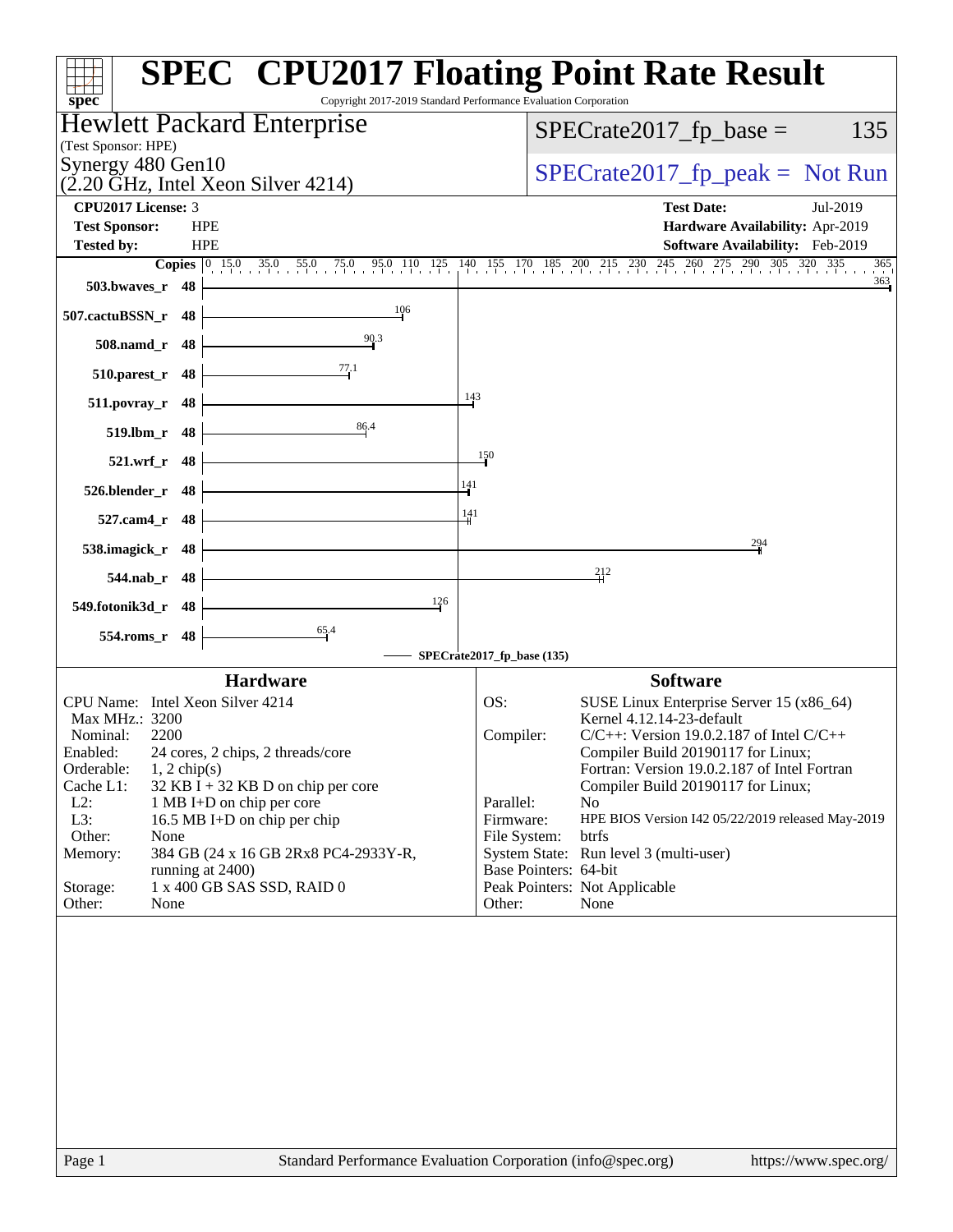# **[spec](http://www.spec.org/)**

# **[SPEC CPU2017 Floating Point Rate Result](http://www.spec.org/auto/cpu2017/Docs/result-fields.html#SPECCPU2017FloatingPointRateResult)**

Copyright 2017-2019 Standard Performance Evaluation Corporation

### Hewlett Packard Enterprise

(Test Sponsor: HPE)

(2.20 GHz, Intel Xeon Silver 4214)

 $SPECTate2017<sub>fr</sub> base = 135$ 

#### Synergy 480 Gen10  $SPECrate2017$  fp\_peak = Not Run

**[CPU2017 License:](http://www.spec.org/auto/cpu2017/Docs/result-fields.html#CPU2017License)** 3 **[Test Date:](http://www.spec.org/auto/cpu2017/Docs/result-fields.html#TestDate)** Jul-2019 **[Test Sponsor:](http://www.spec.org/auto/cpu2017/Docs/result-fields.html#TestSponsor)** HPE **[Hardware Availability:](http://www.spec.org/auto/cpu2017/Docs/result-fields.html#HardwareAvailability)** Apr-2019 **[Tested by:](http://www.spec.org/auto/cpu2017/Docs/result-fields.html#Testedby)** HPE **[Software Availability:](http://www.spec.org/auto/cpu2017/Docs/result-fields.html#SoftwareAvailability)** Feb-2019

#### **[Results Table](http://www.spec.org/auto/cpu2017/Docs/result-fields.html#ResultsTable)**

| <b>Base</b>                                                                                                                                                                       |               |                |            | <b>Peak</b>    |       |                |       |               |                |              |                |              |                |              |
|-----------------------------------------------------------------------------------------------------------------------------------------------------------------------------------|---------------|----------------|------------|----------------|-------|----------------|-------|---------------|----------------|--------------|----------------|--------------|----------------|--------------|
| <b>Benchmark</b>                                                                                                                                                                  | <b>Copies</b> | <b>Seconds</b> | Ratio      | <b>Seconds</b> | Ratio | <b>Seconds</b> | Ratio | <b>Copies</b> | <b>Seconds</b> | <b>Ratio</b> | <b>Seconds</b> | <b>Ratio</b> | <b>Seconds</b> | <b>Ratio</b> |
| 503.bwayes r                                                                                                                                                                      | 48            | 1325           | 363        | 1326           | 363   | 1322           | 364   |               |                |              |                |              |                |              |
| 507.cactuBSSN r                                                                                                                                                                   | 48            | 575            | 106        | 575            | 106   | 574            | 106   |               |                |              |                |              |                |              |
| $508$ .namd $r$                                                                                                                                                                   | 48            | 503            | 90.6       | 507            | 89.9  | 505            | 90.3  |               |                |              |                |              |                |              |
| 510.parest_r                                                                                                                                                                      | 48            | 1629           | 77.1       | 1622           | 77.4  | 1631           | 77.0  |               |                |              |                |              |                |              |
| 511.povray_r                                                                                                                                                                      | 48            | 785            | 143        | 783            | 143   | 785            | 143   |               |                |              |                |              |                |              |
| 519.lbm r                                                                                                                                                                         | 48            | 585            | 86.4       | 586            | 86.4  | 586            | 86.4  |               |                |              |                |              |                |              |
| $521$ .wrf r                                                                                                                                                                      | 48            | 717            | <b>150</b> | 716            | 150   | 720            | 149   |               |                |              |                |              |                |              |
| 526.blender r                                                                                                                                                                     | 48            | 519            | 141        | 521            | 140   | 520            | 141   |               |                |              |                |              |                |              |
| $527$ .cam $4r$                                                                                                                                                                   | 48            | 598            | 140        | 593            | 141   | 593            | 141   |               |                |              |                |              |                |              |
| 538.imagick_r                                                                                                                                                                     | 48            | 406            | 294        | 404            | 295   | 406            | 294   |               |                |              |                |              |                |              |
| $544$ .nab_r                                                                                                                                                                      | 48            | 386            | 209        | 381            | 212   | 382            | 212   |               |                |              |                |              |                |              |
| 549.fotonik3d r                                                                                                                                                                   | 48            | 1489           | 126        | 1485           | 126   | 1494           | 125   |               |                |              |                |              |                |              |
| 554.roms_r                                                                                                                                                                        | 48            | 1166           | 65.4       | 1161           | 65.7  | 1165           | 65.4  |               |                |              |                |              |                |              |
| $SPECrate2017_fp\_base =$<br>135                                                                                                                                                  |               |                |            |                |       |                |       |               |                |              |                |              |                |              |
| $SPECrate2017$ fp peak =<br><b>Not Run</b>                                                                                                                                        |               |                |            |                |       |                |       |               |                |              |                |              |                |              |
| $\mathbf{D}$ of discrete distribution of a set of the distribution of the contract contract of the $\mathbf{D}$<br>Described and controlled and control and the discussion of the |               |                |            |                |       |                |       |               |                |              |                |              |                |              |

Results appear in the [order in which they were run.](http://www.spec.org/auto/cpu2017/Docs/result-fields.html#RunOrder) Bold underlined text [indicates a median measurement.](http://www.spec.org/auto/cpu2017/Docs/result-fields.html#Median)

#### **[Submit Notes](http://www.spec.org/auto/cpu2017/Docs/result-fields.html#SubmitNotes)**

 The numactl mechanism was used to bind copies to processors. The config file option 'submit' was used to generate numactl commands to bind each copy to a specific processor. For details, please see the config file.

### **[Operating System Notes](http://www.spec.org/auto/cpu2017/Docs/result-fields.html#OperatingSystemNotes)**

 Stack size set to unlimited using "ulimit -s unlimited" Transparent Huge Pages enabled by default Prior to runcpu invocation Filesystem page cache synced and cleared with: sync; echo 3 > /proc/sys/vm/drop\_caches runcpu command invoked through numactl i.e.: numactl --interleave=all runcpu <etc>

### **[General Notes](http://www.spec.org/auto/cpu2017/Docs/result-fields.html#GeneralNotes)**

Environment variables set by runcpu before the start of the run: LD\_LIBRARY\_PATH = "/home/cpu2017\_u2/lib/ia32:/home/cpu2017\_u2/lib/intel64"

 Binaries compiled on a system with 1x Intel Core i9-7900X CPU + 32GB RAM memory using Redhat Enterprise Linux 7.5 NA: The test sponsor attests, as of date of publication, that CVE-2017-5754 (Meltdown) is mitigated in the system as tested and documented.

**(Continued on next page)**

| Page 2 | Standard Performance Evaluation Corporation (info@spec.org) | https://www.spec.org/ |
|--------|-------------------------------------------------------------|-----------------------|
|--------|-------------------------------------------------------------|-----------------------|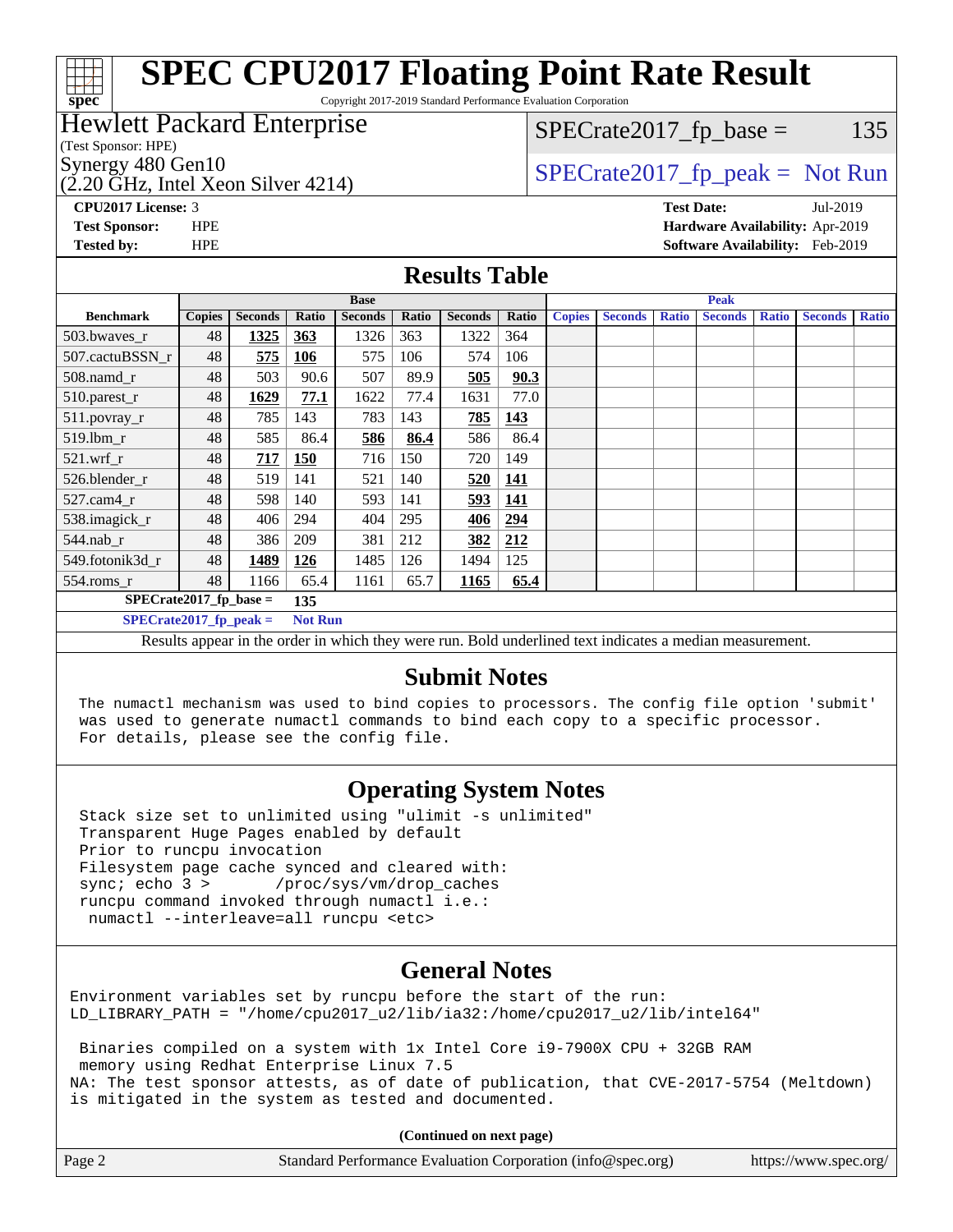# **[SPEC CPU2017 Floating Point Rate Result](http://www.spec.org/auto/cpu2017/Docs/result-fields.html#SPECCPU2017FloatingPointRateResult)**

Copyright 2017-2019 Standard Performance Evaluation Corporation

### Hewlett Packard Enterprise

 $SPECTate2017<sub>fr</sub> base = 135$ 

#### (Test Sponsor: HPE)

(2.20 GHz, Intel Xeon Silver 4214)

Synergy 480 Gen10  $SPECrate2017$  fp\_peak = Not Run

**[spec](http://www.spec.org/)**<sup>®</sup>

**[Tested by:](http://www.spec.org/auto/cpu2017/Docs/result-fields.html#Testedby)** HPE **[Software Availability:](http://www.spec.org/auto/cpu2017/Docs/result-fields.html#SoftwareAvailability)** Feb-2019

**[CPU2017 License:](http://www.spec.org/auto/cpu2017/Docs/result-fields.html#CPU2017License)** 3 **[Test Date:](http://www.spec.org/auto/cpu2017/Docs/result-fields.html#TestDate)** Jul-2019 **[Test Sponsor:](http://www.spec.org/auto/cpu2017/Docs/result-fields.html#TestSponsor)** HPE **[Hardware Availability:](http://www.spec.org/auto/cpu2017/Docs/result-fields.html#HardwareAvailability)** Apr-2019

#### **[General Notes \(Continued\)](http://www.spec.org/auto/cpu2017/Docs/result-fields.html#GeneralNotes)**

Yes: The test sponsor attests, as of date of publication, that CVE-2017-5753 (Spectre variant 1) is mitigated in the system as tested and documented. Yes: The test sponsor attests, as of date of publication, that CVE-2017-5715 (Spectre variant 2) is mitigated in the system as tested and documented.

#### **[Platform Notes](http://www.spec.org/auto/cpu2017/Docs/result-fields.html#PlatformNotes)**

Page 3 Standard Performance Evaluation Corporation [\(info@spec.org\)](mailto:info@spec.org) <https://www.spec.org/> BIOS Configuration: Thermal Configuration set to Maximum Cooling Memory Patrol Scrubbing set to Disabled LLC Prefetch set to Enabled LLC Dead Line Allocation set to Disabled Enhanced Processor Performance set to Enabled Workload Profile set to General Throughput Compute Workload Profile set to Custom Energy/Performance Bias set to Balanced Performance Sysinfo program /home/cpu2017\_u2/bin/sysinfo Rev: r5974 of 2018-05-19 9bcde8f2999c33d61f64985e45859ea9 running on sy480g10-2 Wed Jul 10 09:48:17 2019 SUT (System Under Test) info as seen by some common utilities. For more information on this section, see <https://www.spec.org/cpu2017/Docs/config.html#sysinfo> From /proc/cpuinfo model name : Intel(R) Xeon(R) Silver 4214 CPU @ 2.20GHz 2 "physical id"s (chips) 48 "processors" cores, siblings (Caution: counting these is hw and system dependent. The following excerpts from /proc/cpuinfo might not be reliable. Use with caution.) cpu cores : 12 siblings : 24 physical 0: cores 0 1 2 3 4 5 8 9 10 11 12 13 physical 1: cores 0 1 2 3 4 5 8 9 10 11 12 13 From lscpu: Architecture: x86\_64 CPU op-mode(s): 32-bit, 64-bit Byte Order: Little Endian  $CPU(s):$  48 On-line CPU(s) list: 0-47 Thread(s) per core: 2 Core(s) per socket: 12 Socket(s): 2 NUMA node(s): 4 Vendor ID: GenuineIntel **(Continued on next page)**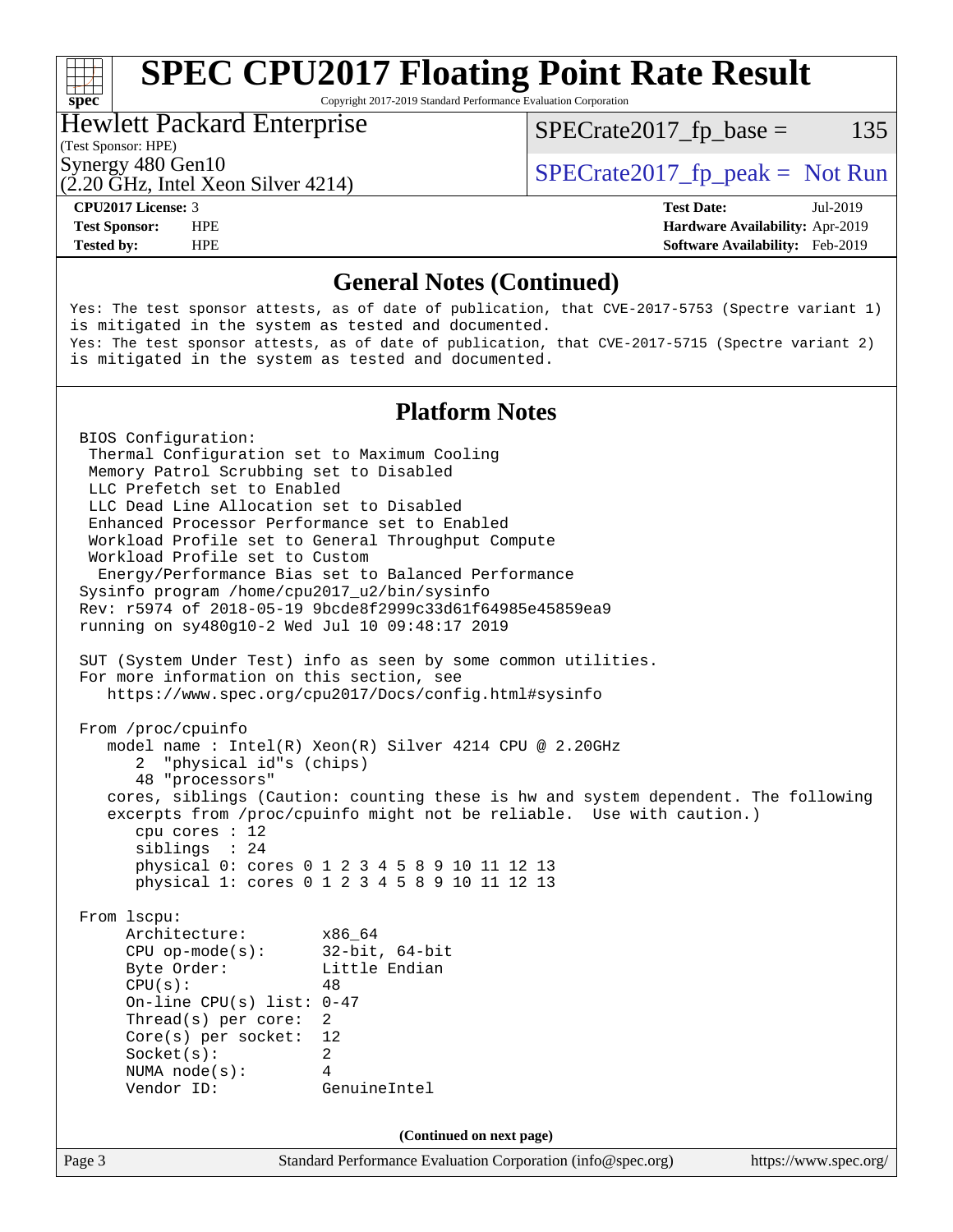#### $+\ +$ **[spec](http://www.spec.org/)**

# **[SPEC CPU2017 Floating Point Rate Result](http://www.spec.org/auto/cpu2017/Docs/result-fields.html#SPECCPU2017FloatingPointRateResult)**

Copyright 2017-2019 Standard Performance Evaluation Corporation

### Hewlett Packard Enterprise

 $(2.20 \text{ GHz}, \text{Intel Xeon Silver } 4214)$ 

 $SPECrate2017_fp\_base = 135$ 

(Test Sponsor: HPE)

Synergy 480 Gen10<br>  $\begin{array}{c|c}\n\text{SPECTate2017\_fp\_peak} = \text{Not Run} \\
\hline\n\text{SPECTate2017\_fp\_peak} = \text{Not Run}\n\end{array}$ 

**[CPU2017 License:](http://www.spec.org/auto/cpu2017/Docs/result-fields.html#CPU2017License)** 3 **[Test Date:](http://www.spec.org/auto/cpu2017/Docs/result-fields.html#TestDate)** Jul-2019 **[Test Sponsor:](http://www.spec.org/auto/cpu2017/Docs/result-fields.html#TestSponsor)** HPE **[Hardware Availability:](http://www.spec.org/auto/cpu2017/Docs/result-fields.html#HardwareAvailability)** Apr-2019 **[Tested by:](http://www.spec.org/auto/cpu2017/Docs/result-fields.html#Testedby)** HPE **[Software Availability:](http://www.spec.org/auto/cpu2017/Docs/result-fields.html#SoftwareAvailability)** Feb-2019

#### **[Platform Notes \(Continued\)](http://www.spec.org/auto/cpu2017/Docs/result-fields.html#PlatformNotes)**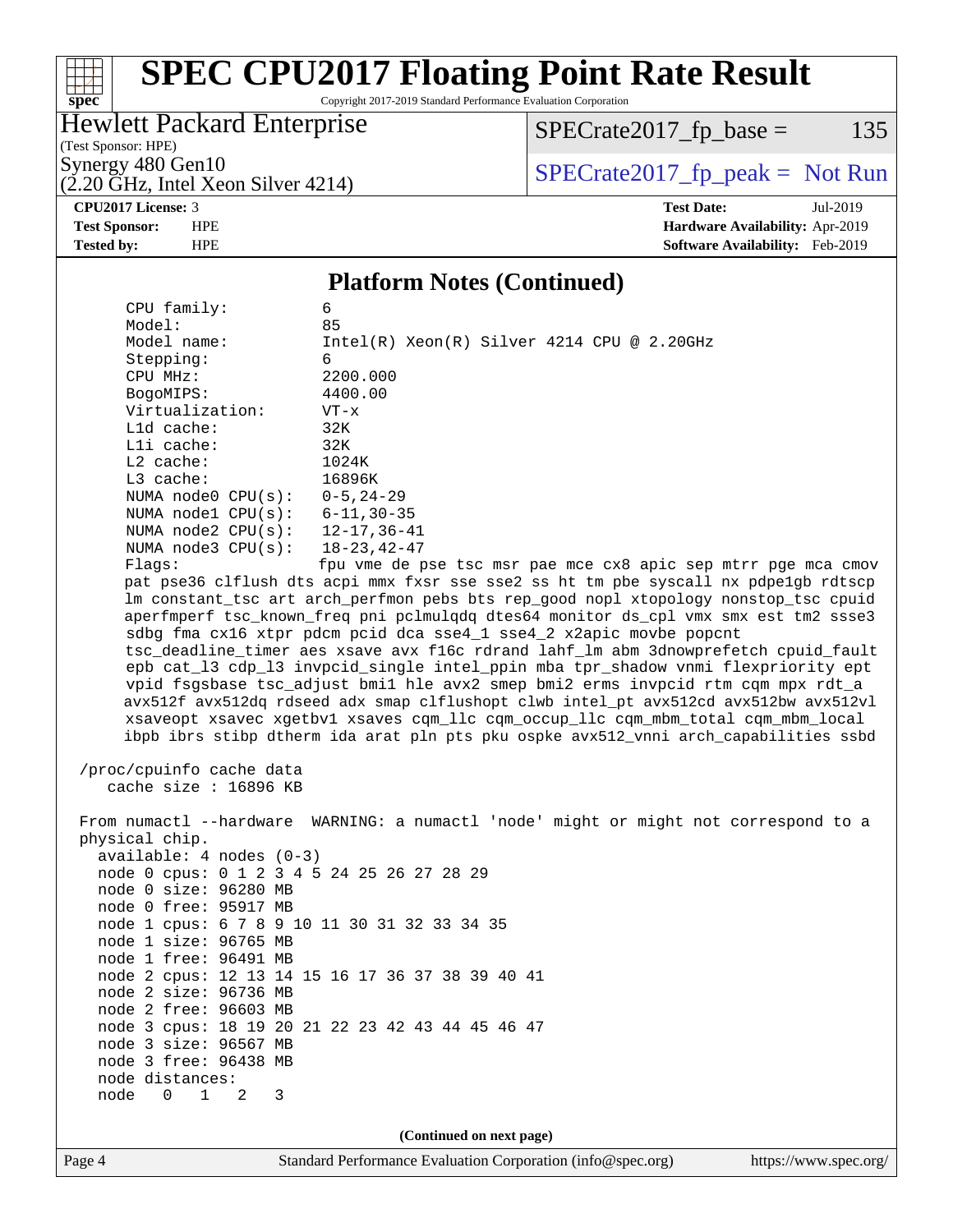| <b>SPEC CPU2017 Floating Point Rate Result</b><br>Copyright 2017-2019 Standard Performance Evaluation Corporation<br>spec <sup>®</sup>                                                                                                                                                                                                                                                                                                                  |                                                                                                     |  |  |  |
|---------------------------------------------------------------------------------------------------------------------------------------------------------------------------------------------------------------------------------------------------------------------------------------------------------------------------------------------------------------------------------------------------------------------------------------------------------|-----------------------------------------------------------------------------------------------------|--|--|--|
| <b>Hewlett Packard Enterprise</b><br>(Test Sponsor: HPE)                                                                                                                                                                                                                                                                                                                                                                                                | $SPECrate2017_fp\_base =$<br>135<br>$SPECrate2017fr peak = Not Run$                                 |  |  |  |
| Synergy 480 Gen10<br>$(2.20 \text{ GHz}, \text{Intel Xeon Silver } 4214)$                                                                                                                                                                                                                                                                                                                                                                               |                                                                                                     |  |  |  |
| CPU2017 License: 3<br><b>Test Sponsor:</b><br><b>HPE</b><br><b>Tested by:</b><br><b>HPE</b>                                                                                                                                                                                                                                                                                                                                                             | <b>Test Date:</b><br>Jul-2019<br>Hardware Availability: Apr-2019<br>Software Availability: Feb-2019 |  |  |  |
| <b>Platform Notes (Continued)</b>                                                                                                                                                                                                                                                                                                                                                                                                                       |                                                                                                     |  |  |  |
| 31 31<br>0 :<br>10<br>21<br>21<br>1:<br>10<br>31 31<br>31<br>10<br>2:<br>31<br>21<br>3:<br>31<br>31<br>21<br>10                                                                                                                                                                                                                                                                                                                                         |                                                                                                     |  |  |  |
| From /proc/meminfo<br>MemTotal:<br>395622708 kB<br>0<br>HugePages_Total:<br>Hugepagesize:<br>2048 kB                                                                                                                                                                                                                                                                                                                                                    |                                                                                                     |  |  |  |
| From /etc/*release* /etc/*version*<br>os-release:<br>NAME="SLES"<br>VERSION="15"<br>VERSION_ID="15"<br>PRETTY_NAME="SUSE Linux Enterprise Server 15"<br>ID="sles"<br>ID LIKE="suse"<br>ANSI COLOR="0;32"<br>$CPE\_NAME='cpe://o:suse: sles:15"$                                                                                                                                                                                                         |                                                                                                     |  |  |  |
| uname $-a$ :<br>Linux sy480g10-2 4.12.14-23-default #1 SMP Tue May 29 21:04:44 UTC 2018 (cd0437b)<br>x86_64 x86_64 x86_64 GNU/Linux                                                                                                                                                                                                                                                                                                                     |                                                                                                     |  |  |  |
| Kernel self-reported vulnerability status:                                                                                                                                                                                                                                                                                                                                                                                                              |                                                                                                     |  |  |  |
| CVE-2017-5754 (Meltdown): Not affected<br>CVE-2017-5753 (Spectre variant 1): Mitigation: __user pointer sanitization<br>CVE-2017-5715 (Spectre variant 2): Mitigation: Indirect Branch Restricted Speculation,<br>IBPB, IBRS_FW                                                                                                                                                                                                                         |                                                                                                     |  |  |  |
| run-level 3 Jul 10 09:45                                                                                                                                                                                                                                                                                                                                                                                                                                |                                                                                                     |  |  |  |
| SPEC is set to: /home/cpu2017_u2<br>Filesystem<br>Type Size Used Avail Use% Mounted on<br>btrfs 371G 94G 277G 26% / home<br>/dev/sdb2                                                                                                                                                                                                                                                                                                                   |                                                                                                     |  |  |  |
| Additional information from dmidecode follows. WARNING: Use caution when you interpret<br>this section. The 'dmidecode' program reads system data which is "intended to allow<br>hardware to be accurately determined", but the intent may not be met, as there are<br>frequent changes to hardware, firmware, and the "DMTF SMBIOS" standard.<br>BIOS HPE 142 05/22/2019<br>Memory:<br>24x UNKNOWN NOT AVAILABLE 16 GB 2 rank 2933, configured at 2400 |                                                                                                     |  |  |  |
| (End of data from sysinfo program)                                                                                                                                                                                                                                                                                                                                                                                                                      |                                                                                                     |  |  |  |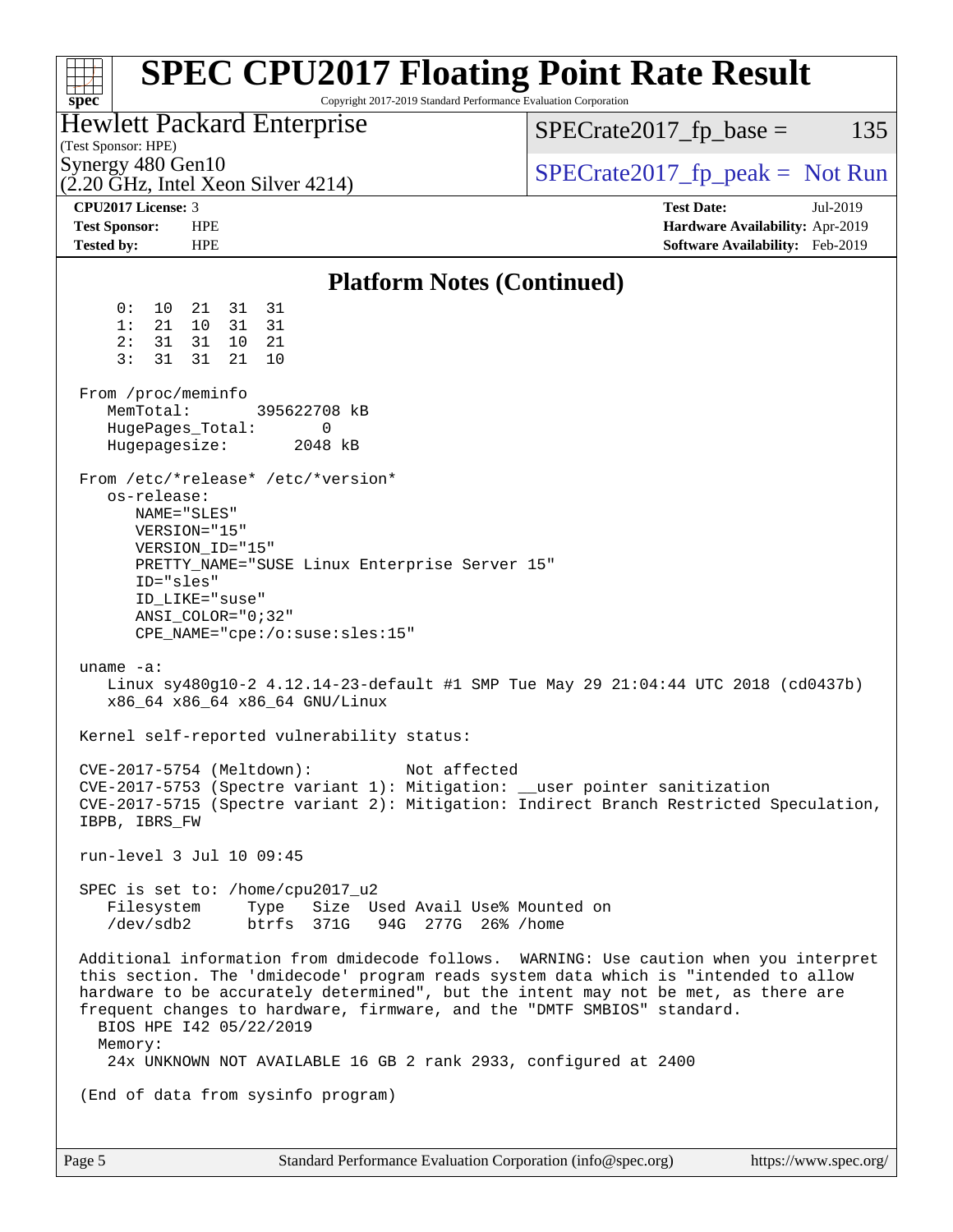# **[spec](http://www.spec.org/)**

# **[SPEC CPU2017 Floating Point Rate Result](http://www.spec.org/auto/cpu2017/Docs/result-fields.html#SPECCPU2017FloatingPointRateResult)**

Copyright 2017-2019 Standard Performance Evaluation Corporation

### Hewlett Packard Enterprise

 $SPECrate2017_fp\_base = 135$ 

## (Test Sponsor: HPE)

 $(2.20 \text{ GHz}, \text{Intel Xeon Silver } 4214)$ 

Synergy 480 Gen10<br>  $\begin{array}{c|c}\n\text{SPECTate2017\_fp\_peak} = \text{Not Run} \\
\hline\n\text{SPECTate2017\_fp\_peak} = \text{Not Run}\n\end{array}$ 

**[Tested by:](http://www.spec.org/auto/cpu2017/Docs/result-fields.html#Testedby)** HPE **[Software Availability:](http://www.spec.org/auto/cpu2017/Docs/result-fields.html#SoftwareAvailability)** Feb-2019

**[CPU2017 License:](http://www.spec.org/auto/cpu2017/Docs/result-fields.html#CPU2017License)** 3 **[Test Date:](http://www.spec.org/auto/cpu2017/Docs/result-fields.html#TestDate)** Jul-2019 **[Test Sponsor:](http://www.spec.org/auto/cpu2017/Docs/result-fields.html#TestSponsor)** HPE **[Hardware Availability:](http://www.spec.org/auto/cpu2017/Docs/result-fields.html#HardwareAvailability)** Apr-2019

#### **[Compiler Version Notes](http://www.spec.org/auto/cpu2017/Docs/result-fields.html#CompilerVersionNotes)**

| $CC$ 519.1bm_ $r$ (base) 538.imagick_ $r$ (base) 544.nab_ $r$ (base)                                                                                                                                                                                                                                                                                                                                                                                                                                                                                                 |  |  |
|----------------------------------------------------------------------------------------------------------------------------------------------------------------------------------------------------------------------------------------------------------------------------------------------------------------------------------------------------------------------------------------------------------------------------------------------------------------------------------------------------------------------------------------------------------------------|--|--|
| Intel(R) C Intel(R) 64 Compiler for applications running on Intel(R) 64,<br>Version 19.0.2.187 Build 20190117<br>Copyright (C) 1985-2019 Intel Corporation. All rights reserved.                                                                                                                                                                                                                                                                                                                                                                                     |  |  |
|                                                                                                                                                                                                                                                                                                                                                                                                                                                                                                                                                                      |  |  |
| CXXC 508.namd_r(base) 510.parest_r(base)                                                                                                                                                                                                                                                                                                                                                                                                                                                                                                                             |  |  |
| Intel(R) $C++$ Intel(R) 64 Compiler for applications running on Intel(R) 64,<br>Version 19.0.2.187 Build 20190117<br>Copyright (C) 1985-2019 Intel Corporation. All rights reserved.                                                                                                                                                                                                                                                                                                                                                                                 |  |  |
| $CC$ 511.povray $r(base)$ 526.blender $r(base)$                                                                                                                                                                                                                                                                                                                                                                                                                                                                                                                      |  |  |
| Intel(R) $C++$ Intel(R) 64 Compiler for applications running on Intel(R) 64,<br>Version 19.0.2.187 Build 20190117<br>Copyright (C) 1985-2019 Intel Corporation. All rights reserved.<br>Intel(R) C Intel(R) 64 Compiler for applications running on Intel(R) 64,<br>Version 19.0.2.187 Build 20190117<br>Copyright (C) 1985-2019 Intel Corporation. All rights reserved.<br>--------------------------------------                                                                                                                                                   |  |  |
| FC 507.cactuBSSN r(base)                                                                                                                                                                                                                                                                                                                                                                                                                                                                                                                                             |  |  |
| Intel(R) $C++$ Intel(R) 64 Compiler for applications running on Intel(R) 64,<br>Version 19.0.2.187 Build 20190117<br>Copyright (C) 1985-2019 Intel Corporation. All rights reserved.<br>Intel(R) C Intel(R) 64 Compiler for applications running on Intel(R) 64,<br>Version 19.0.2.187 Build 20190117<br>Copyright (C) 1985-2019 Intel Corporation. All rights reserved.<br>$Intel(R)$ Fortran Intel(R) 64 Compiler for applications running on Intel(R)<br>64, Version 19.0.2.187 Build 20190117<br>Copyright (C) 1985-2019 Intel Corporation. All rights reserved. |  |  |
| $503.bwaves_r(base) 549.fotonik3d_r(base) 554.roms_r(base)$<br>FC                                                                                                                                                                                                                                                                                                                                                                                                                                                                                                    |  |  |
| $Intel(R)$ Fortran Intel(R) 64 Compiler for applications running on Intel(R)<br>64, Version 19.0.2.187 Build 20190117<br>Copyright (C) 1985-2019 Intel Corporation. All rights reserved.                                                                                                                                                                                                                                                                                                                                                                             |  |  |
| (Continued on next page)                                                                                                                                                                                                                                                                                                                                                                                                                                                                                                                                             |  |  |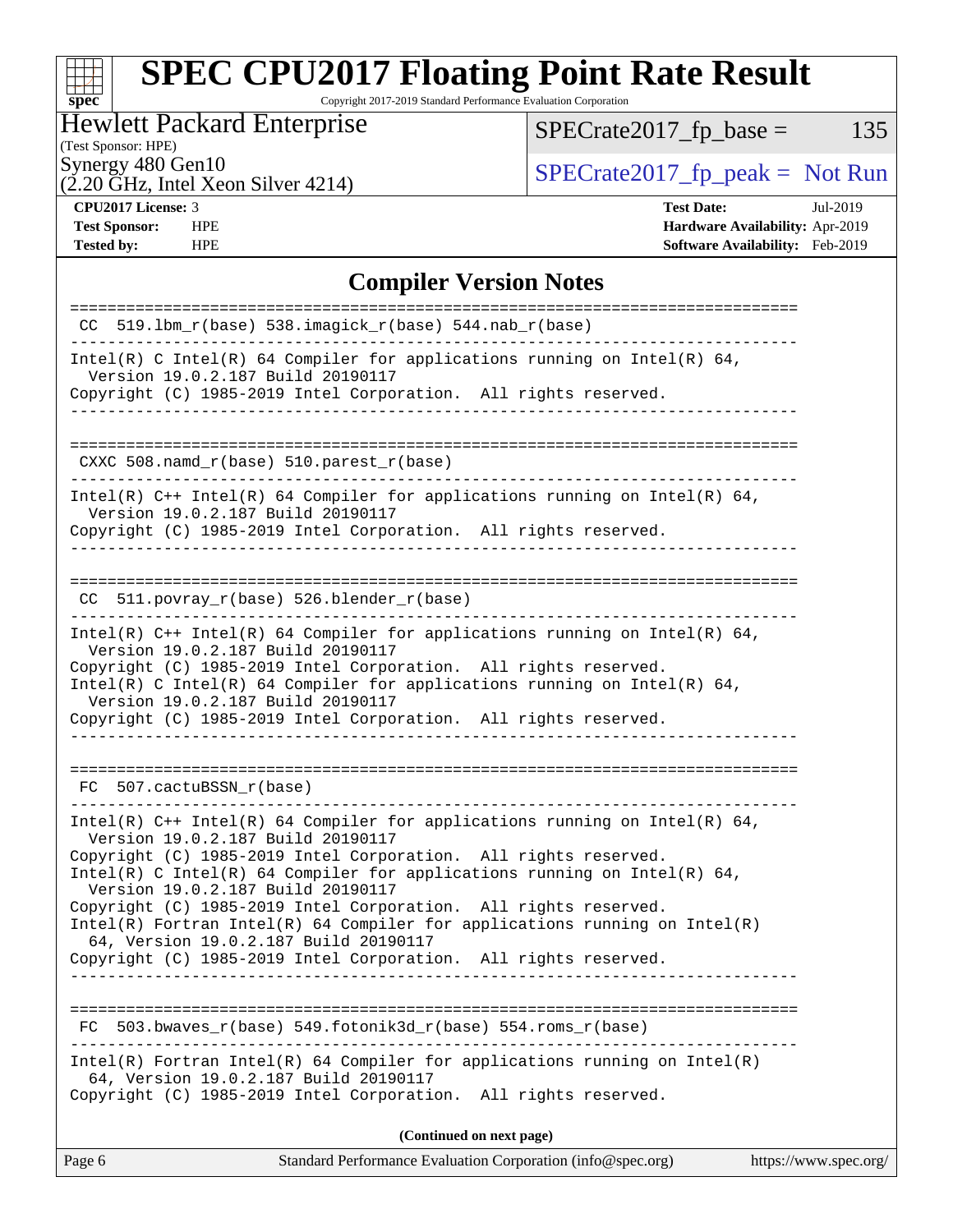# **[SPEC CPU2017 Floating Point Rate Result](http://www.spec.org/auto/cpu2017/Docs/result-fields.html#SPECCPU2017FloatingPointRateResult)**

Copyright 2017-2019 Standard Performance Evaluation Corporation

#### Hewlett Packard Enterprise

(Test Sponsor: HPE)

**[spec](http://www.spec.org/)**

a tim

Synergy 480 Gen10  $SPECrate2017$  fp\_peak = Not Run

 $SPECTate2017<sub>fr</sub> base = 135$ 

(2.20 GHz, Intel Xeon Silver 4214)

**[CPU2017 License:](http://www.spec.org/auto/cpu2017/Docs/result-fields.html#CPU2017License)** 3 **[Test Date:](http://www.spec.org/auto/cpu2017/Docs/result-fields.html#TestDate)** Jul-2019 **[Test Sponsor:](http://www.spec.org/auto/cpu2017/Docs/result-fields.html#TestSponsor)** HPE **[Hardware Availability:](http://www.spec.org/auto/cpu2017/Docs/result-fields.html#HardwareAvailability)** Apr-2019 **[Tested by:](http://www.spec.org/auto/cpu2017/Docs/result-fields.html#Testedby)** HPE **[Software Availability:](http://www.spec.org/auto/cpu2017/Docs/result-fields.html#SoftwareAvailability)** Feb-2019

### **[Compiler Version Notes \(Continued\)](http://www.spec.org/auto/cpu2017/Docs/result-fields.html#CompilerVersionNotes)**

==============================================================================  $CC$  521.wrf $r(base)$  527.cam $4$  $r(base)$ 

------------------------------------------------------------------------------ Intel(R) Fortran Intel(R) 64 Compiler for applications running on Intel(R) 64, Version 19.0.2.187 Build 20190117 Copyright (C) 1985-2019 Intel Corporation. All rights reserved. Intel(R) C Intel(R) 64 Compiler for applications running on Intel(R) 64, Version 19.0.2.187 Build 20190117 Copyright (C) 1985-2019 Intel Corporation. All rights reserved. ------------------------------------------------------------------------------

------------------------------------------------------------------------------

## **[Base Compiler Invocation](http://www.spec.org/auto/cpu2017/Docs/result-fields.html#BaseCompilerInvocation)**

[C benchmarks](http://www.spec.org/auto/cpu2017/Docs/result-fields.html#Cbenchmarks): [icc -m64 -std=c11](http://www.spec.org/cpu2017/results/res2019q3/cpu2017-20190723-16328.flags.html#user_CCbase_intel_icc_64bit_c11_33ee0cdaae7deeeab2a9725423ba97205ce30f63b9926c2519791662299b76a0318f32ddfffdc46587804de3178b4f9328c46fa7c2b0cd779d7a61945c91cd35)

[C++ benchmarks:](http://www.spec.org/auto/cpu2017/Docs/result-fields.html#CXXbenchmarks) [icpc -m64](http://www.spec.org/cpu2017/results/res2019q3/cpu2017-20190723-16328.flags.html#user_CXXbase_intel_icpc_64bit_4ecb2543ae3f1412ef961e0650ca070fec7b7afdcd6ed48761b84423119d1bf6bdf5cad15b44d48e7256388bc77273b966e5eb805aefd121eb22e9299b2ec9d9)

[Fortran benchmarks](http://www.spec.org/auto/cpu2017/Docs/result-fields.html#Fortranbenchmarks): [ifort -m64](http://www.spec.org/cpu2017/results/res2019q3/cpu2017-20190723-16328.flags.html#user_FCbase_intel_ifort_64bit_24f2bb282fbaeffd6157abe4f878425411749daecae9a33200eee2bee2fe76f3b89351d69a8130dd5949958ce389cf37ff59a95e7a40d588e8d3a57e0c3fd751)

[Benchmarks using both Fortran and C](http://www.spec.org/auto/cpu2017/Docs/result-fields.html#BenchmarksusingbothFortranandC): [ifort -m64](http://www.spec.org/cpu2017/results/res2019q3/cpu2017-20190723-16328.flags.html#user_CC_FCbase_intel_ifort_64bit_24f2bb282fbaeffd6157abe4f878425411749daecae9a33200eee2bee2fe76f3b89351d69a8130dd5949958ce389cf37ff59a95e7a40d588e8d3a57e0c3fd751) [icc -m64 -std=c11](http://www.spec.org/cpu2017/results/res2019q3/cpu2017-20190723-16328.flags.html#user_CC_FCbase_intel_icc_64bit_c11_33ee0cdaae7deeeab2a9725423ba97205ce30f63b9926c2519791662299b76a0318f32ddfffdc46587804de3178b4f9328c46fa7c2b0cd779d7a61945c91cd35)

[Benchmarks using both C and C++](http://www.spec.org/auto/cpu2017/Docs/result-fields.html#BenchmarksusingbothCandCXX): [icpc -m64](http://www.spec.org/cpu2017/results/res2019q3/cpu2017-20190723-16328.flags.html#user_CC_CXXbase_intel_icpc_64bit_4ecb2543ae3f1412ef961e0650ca070fec7b7afdcd6ed48761b84423119d1bf6bdf5cad15b44d48e7256388bc77273b966e5eb805aefd121eb22e9299b2ec9d9) [icc -m64 -std=c11](http://www.spec.org/cpu2017/results/res2019q3/cpu2017-20190723-16328.flags.html#user_CC_CXXbase_intel_icc_64bit_c11_33ee0cdaae7deeeab2a9725423ba97205ce30f63b9926c2519791662299b76a0318f32ddfffdc46587804de3178b4f9328c46fa7c2b0cd779d7a61945c91cd35)

[Benchmarks using Fortran, C, and C++:](http://www.spec.org/auto/cpu2017/Docs/result-fields.html#BenchmarksusingFortranCandCXX) [icpc -m64](http://www.spec.org/cpu2017/results/res2019q3/cpu2017-20190723-16328.flags.html#user_CC_CXX_FCbase_intel_icpc_64bit_4ecb2543ae3f1412ef961e0650ca070fec7b7afdcd6ed48761b84423119d1bf6bdf5cad15b44d48e7256388bc77273b966e5eb805aefd121eb22e9299b2ec9d9) [icc -m64 -std=c11](http://www.spec.org/cpu2017/results/res2019q3/cpu2017-20190723-16328.flags.html#user_CC_CXX_FCbase_intel_icc_64bit_c11_33ee0cdaae7deeeab2a9725423ba97205ce30f63b9926c2519791662299b76a0318f32ddfffdc46587804de3178b4f9328c46fa7c2b0cd779d7a61945c91cd35) [ifort -m64](http://www.spec.org/cpu2017/results/res2019q3/cpu2017-20190723-16328.flags.html#user_CC_CXX_FCbase_intel_ifort_64bit_24f2bb282fbaeffd6157abe4f878425411749daecae9a33200eee2bee2fe76f3b89351d69a8130dd5949958ce389cf37ff59a95e7a40d588e8d3a57e0c3fd751)

## **[Base Portability Flags](http://www.spec.org/auto/cpu2017/Docs/result-fields.html#BasePortabilityFlags)**

 503.bwaves\_r: [-DSPEC\\_LP64](http://www.spec.org/cpu2017/results/res2019q3/cpu2017-20190723-16328.flags.html#suite_basePORTABILITY503_bwaves_r_DSPEC_LP64) 507.cactuBSSN\_r: [-DSPEC\\_LP64](http://www.spec.org/cpu2017/results/res2019q3/cpu2017-20190723-16328.flags.html#suite_basePORTABILITY507_cactuBSSN_r_DSPEC_LP64) 508.namd\_r: [-DSPEC\\_LP64](http://www.spec.org/cpu2017/results/res2019q3/cpu2017-20190723-16328.flags.html#suite_basePORTABILITY508_namd_r_DSPEC_LP64) 510.parest\_r: [-DSPEC\\_LP64](http://www.spec.org/cpu2017/results/res2019q3/cpu2017-20190723-16328.flags.html#suite_basePORTABILITY510_parest_r_DSPEC_LP64) 511.povray\_r: [-DSPEC\\_LP64](http://www.spec.org/cpu2017/results/res2019q3/cpu2017-20190723-16328.flags.html#suite_basePORTABILITY511_povray_r_DSPEC_LP64) 519.lbm\_r: [-DSPEC\\_LP64](http://www.spec.org/cpu2017/results/res2019q3/cpu2017-20190723-16328.flags.html#suite_basePORTABILITY519_lbm_r_DSPEC_LP64) 521.wrf\_r: [-DSPEC\\_LP64](http://www.spec.org/cpu2017/results/res2019q3/cpu2017-20190723-16328.flags.html#suite_basePORTABILITY521_wrf_r_DSPEC_LP64) [-DSPEC\\_CASE\\_FLAG](http://www.spec.org/cpu2017/results/res2019q3/cpu2017-20190723-16328.flags.html#b521.wrf_r_baseCPORTABILITY_DSPEC_CASE_FLAG) [-convert big\\_endian](http://www.spec.org/cpu2017/results/res2019q3/cpu2017-20190723-16328.flags.html#user_baseFPORTABILITY521_wrf_r_convert_big_endian_c3194028bc08c63ac5d04de18c48ce6d347e4e562e8892b8bdbdc0214820426deb8554edfa529a3fb25a586e65a3d812c835984020483e7e73212c4d31a38223) 526.blender\_r: [-DSPEC\\_LP64](http://www.spec.org/cpu2017/results/res2019q3/cpu2017-20190723-16328.flags.html#suite_basePORTABILITY526_blender_r_DSPEC_LP64) [-DSPEC\\_LINUX](http://www.spec.org/cpu2017/results/res2019q3/cpu2017-20190723-16328.flags.html#b526.blender_r_baseCPORTABILITY_DSPEC_LINUX) [-funsigned-char](http://www.spec.org/cpu2017/results/res2019q3/cpu2017-20190723-16328.flags.html#user_baseCPORTABILITY526_blender_r_force_uchar_40c60f00ab013830e2dd6774aeded3ff59883ba5a1fc5fc14077f794d777847726e2a5858cbc7672e36e1b067e7e5c1d9a74f7176df07886a243d7cc18edfe67)

**(Continued on next page)**

Page 7 Standard Performance Evaluation Corporation [\(info@spec.org\)](mailto:info@spec.org) <https://www.spec.org/>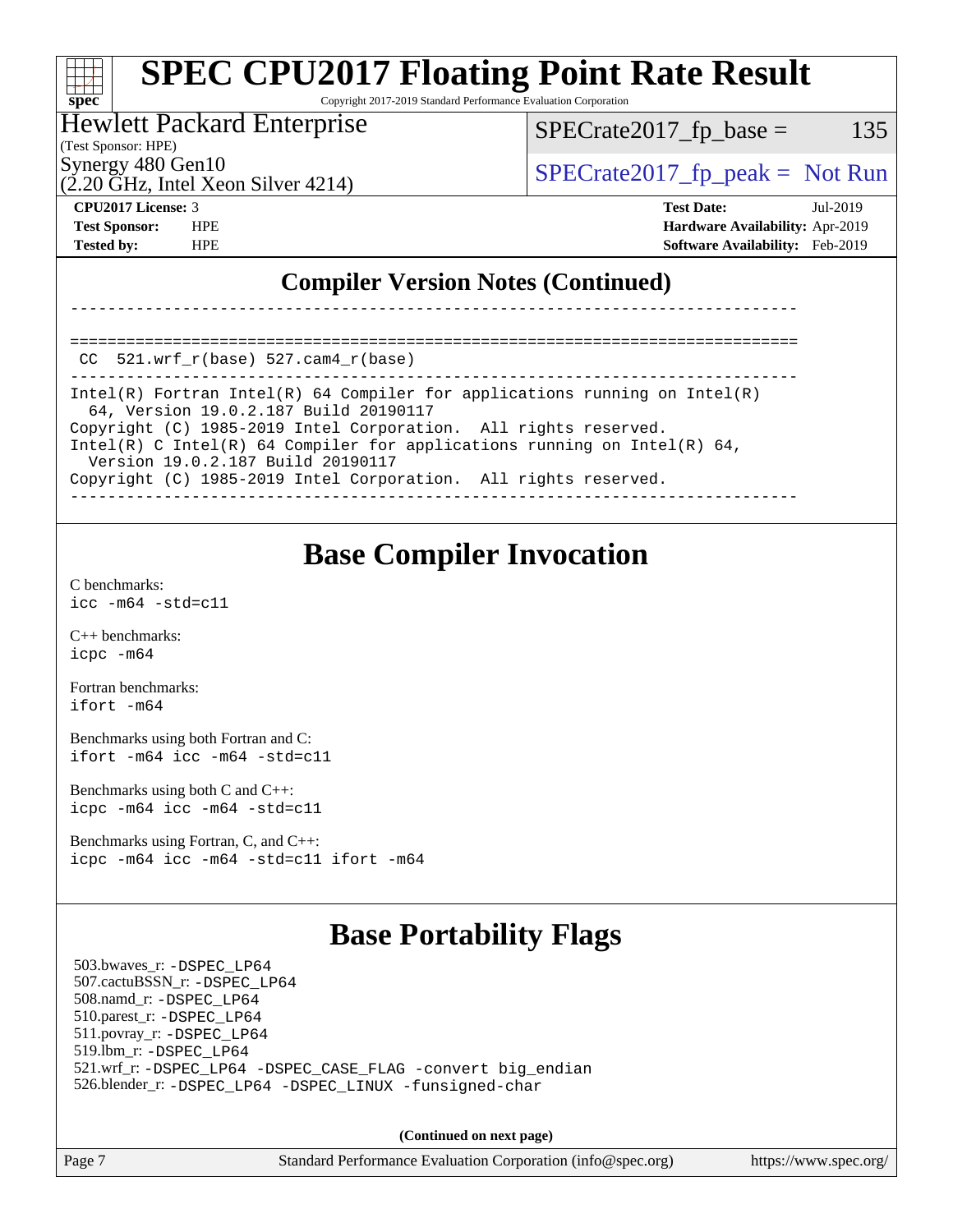

# **[SPEC CPU2017 Floating Point Rate Result](http://www.spec.org/auto/cpu2017/Docs/result-fields.html#SPECCPU2017FloatingPointRateResult)**

Copyright 2017-2019 Standard Performance Evaluation Corporation

### Hewlett Packard Enterprise

 $SPECTate2017<sub>fr</sub> base = 135$ 

(Test Sponsor: HPE)

(2.20 GHz, Intel Xeon Silver 4214)

Synergy 480 Gen10  $SPECrate2017$  fp\_peak = Not Run

**[CPU2017 License:](http://www.spec.org/auto/cpu2017/Docs/result-fields.html#CPU2017License)** 3 **[Test Date:](http://www.spec.org/auto/cpu2017/Docs/result-fields.html#TestDate)** Jul-2019 **[Test Sponsor:](http://www.spec.org/auto/cpu2017/Docs/result-fields.html#TestSponsor)** HPE **[Hardware Availability:](http://www.spec.org/auto/cpu2017/Docs/result-fields.html#HardwareAvailability)** Apr-2019 **[Tested by:](http://www.spec.org/auto/cpu2017/Docs/result-fields.html#Testedby)** HPE **[Software Availability:](http://www.spec.org/auto/cpu2017/Docs/result-fields.html#SoftwareAvailability)** Feb-2019

## **[Base Portability Flags \(Continued\)](http://www.spec.org/auto/cpu2017/Docs/result-fields.html#BasePortabilityFlags)**

 527.cam4\_r: [-DSPEC\\_LP64](http://www.spec.org/cpu2017/results/res2019q3/cpu2017-20190723-16328.flags.html#suite_basePORTABILITY527_cam4_r_DSPEC_LP64) [-DSPEC\\_CASE\\_FLAG](http://www.spec.org/cpu2017/results/res2019q3/cpu2017-20190723-16328.flags.html#b527.cam4_r_baseCPORTABILITY_DSPEC_CASE_FLAG) 538.imagick\_r: [-DSPEC\\_LP64](http://www.spec.org/cpu2017/results/res2019q3/cpu2017-20190723-16328.flags.html#suite_basePORTABILITY538_imagick_r_DSPEC_LP64) 544.nab\_r: [-DSPEC\\_LP64](http://www.spec.org/cpu2017/results/res2019q3/cpu2017-20190723-16328.flags.html#suite_basePORTABILITY544_nab_r_DSPEC_LP64) 549.fotonik3d\_r: [-DSPEC\\_LP64](http://www.spec.org/cpu2017/results/res2019q3/cpu2017-20190723-16328.flags.html#suite_basePORTABILITY549_fotonik3d_r_DSPEC_LP64) 554.roms\_r: [-DSPEC\\_LP64](http://www.spec.org/cpu2017/results/res2019q3/cpu2017-20190723-16328.flags.html#suite_basePORTABILITY554_roms_r_DSPEC_LP64)

## **[Base Optimization Flags](http://www.spec.org/auto/cpu2017/Docs/result-fields.html#BaseOptimizationFlags)**

[C benchmarks](http://www.spec.org/auto/cpu2017/Docs/result-fields.html#Cbenchmarks): [-xCORE-AVX2](http://www.spec.org/cpu2017/results/res2019q3/cpu2017-20190723-16328.flags.html#user_CCbase_f-xCORE-AVX2) [-ipo](http://www.spec.org/cpu2017/results/res2019q3/cpu2017-20190723-16328.flags.html#user_CCbase_f-ipo) [-O3](http://www.spec.org/cpu2017/results/res2019q3/cpu2017-20190723-16328.flags.html#user_CCbase_f-O3) [-no-prec-div](http://www.spec.org/cpu2017/results/res2019q3/cpu2017-20190723-16328.flags.html#user_CCbase_f-no-prec-div) [-qopt-prefetch](http://www.spec.org/cpu2017/results/res2019q3/cpu2017-20190723-16328.flags.html#user_CCbase_f-qopt-prefetch) [-ffinite-math-only](http://www.spec.org/cpu2017/results/res2019q3/cpu2017-20190723-16328.flags.html#user_CCbase_f_finite_math_only_cb91587bd2077682c4b38af759c288ed7c732db004271a9512da14a4f8007909a5f1427ecbf1a0fb78ff2a814402c6114ac565ca162485bbcae155b5e4258871) [-qopt-mem-layout-trans=4](http://www.spec.org/cpu2017/results/res2019q3/cpu2017-20190723-16328.flags.html#user_CCbase_f-qopt-mem-layout-trans_fa39e755916c150a61361b7846f310bcdf6f04e385ef281cadf3647acec3f0ae266d1a1d22d972a7087a248fd4e6ca390a3634700869573d231a252c784941a8)

[C++ benchmarks:](http://www.spec.org/auto/cpu2017/Docs/result-fields.html#CXXbenchmarks) [-xCORE-AVX2](http://www.spec.org/cpu2017/results/res2019q3/cpu2017-20190723-16328.flags.html#user_CXXbase_f-xCORE-AVX2) [-ipo](http://www.spec.org/cpu2017/results/res2019q3/cpu2017-20190723-16328.flags.html#user_CXXbase_f-ipo) [-O3](http://www.spec.org/cpu2017/results/res2019q3/cpu2017-20190723-16328.flags.html#user_CXXbase_f-O3) [-no-prec-div](http://www.spec.org/cpu2017/results/res2019q3/cpu2017-20190723-16328.flags.html#user_CXXbase_f-no-prec-div) [-qopt-prefetch](http://www.spec.org/cpu2017/results/res2019q3/cpu2017-20190723-16328.flags.html#user_CXXbase_f-qopt-prefetch) [-ffinite-math-only](http://www.spec.org/cpu2017/results/res2019q3/cpu2017-20190723-16328.flags.html#user_CXXbase_f_finite_math_only_cb91587bd2077682c4b38af759c288ed7c732db004271a9512da14a4f8007909a5f1427ecbf1a0fb78ff2a814402c6114ac565ca162485bbcae155b5e4258871) [-qopt-mem-layout-trans=4](http://www.spec.org/cpu2017/results/res2019q3/cpu2017-20190723-16328.flags.html#user_CXXbase_f-qopt-mem-layout-trans_fa39e755916c150a61361b7846f310bcdf6f04e385ef281cadf3647acec3f0ae266d1a1d22d972a7087a248fd4e6ca390a3634700869573d231a252c784941a8)

[Fortran benchmarks](http://www.spec.org/auto/cpu2017/Docs/result-fields.html#Fortranbenchmarks): [-xCORE-AVX2](http://www.spec.org/cpu2017/results/res2019q3/cpu2017-20190723-16328.flags.html#user_FCbase_f-xCORE-AVX2) [-ipo](http://www.spec.org/cpu2017/results/res2019q3/cpu2017-20190723-16328.flags.html#user_FCbase_f-ipo) [-O3](http://www.spec.org/cpu2017/results/res2019q3/cpu2017-20190723-16328.flags.html#user_FCbase_f-O3) [-no-prec-div](http://www.spec.org/cpu2017/results/res2019q3/cpu2017-20190723-16328.flags.html#user_FCbase_f-no-prec-div) [-qopt-prefetch](http://www.spec.org/cpu2017/results/res2019q3/cpu2017-20190723-16328.flags.html#user_FCbase_f-qopt-prefetch) [-ffinite-math-only](http://www.spec.org/cpu2017/results/res2019q3/cpu2017-20190723-16328.flags.html#user_FCbase_f_finite_math_only_cb91587bd2077682c4b38af759c288ed7c732db004271a9512da14a4f8007909a5f1427ecbf1a0fb78ff2a814402c6114ac565ca162485bbcae155b5e4258871) [-qopt-mem-layout-trans=4](http://www.spec.org/cpu2017/results/res2019q3/cpu2017-20190723-16328.flags.html#user_FCbase_f-qopt-mem-layout-trans_fa39e755916c150a61361b7846f310bcdf6f04e385ef281cadf3647acec3f0ae266d1a1d22d972a7087a248fd4e6ca390a3634700869573d231a252c784941a8) [-auto](http://www.spec.org/cpu2017/results/res2019q3/cpu2017-20190723-16328.flags.html#user_FCbase_f-auto) [-nostandard-realloc-lhs](http://www.spec.org/cpu2017/results/res2019q3/cpu2017-20190723-16328.flags.html#user_FCbase_f_2003_std_realloc_82b4557e90729c0f113870c07e44d33d6f5a304b4f63d4c15d2d0f1fab99f5daaed73bdb9275d9ae411527f28b936061aa8b9c8f2d63842963b95c9dd6426b8a) [-align array32byte](http://www.spec.org/cpu2017/results/res2019q3/cpu2017-20190723-16328.flags.html#user_FCbase_align_array32byte_b982fe038af199962ba9a80c053b8342c548c85b40b8e86eb3cc33dee0d7986a4af373ac2d51c3f7cf710a18d62fdce2948f201cd044323541f22fc0fffc51b6)

[Benchmarks using both Fortran and C](http://www.spec.org/auto/cpu2017/Docs/result-fields.html#BenchmarksusingbothFortranandC): [-xCORE-AVX2](http://www.spec.org/cpu2017/results/res2019q3/cpu2017-20190723-16328.flags.html#user_CC_FCbase_f-xCORE-AVX2) [-ipo](http://www.spec.org/cpu2017/results/res2019q3/cpu2017-20190723-16328.flags.html#user_CC_FCbase_f-ipo) [-O3](http://www.spec.org/cpu2017/results/res2019q3/cpu2017-20190723-16328.flags.html#user_CC_FCbase_f-O3) [-no-prec-div](http://www.spec.org/cpu2017/results/res2019q3/cpu2017-20190723-16328.flags.html#user_CC_FCbase_f-no-prec-div) [-qopt-prefetch](http://www.spec.org/cpu2017/results/res2019q3/cpu2017-20190723-16328.flags.html#user_CC_FCbase_f-qopt-prefetch) [-ffinite-math-only](http://www.spec.org/cpu2017/results/res2019q3/cpu2017-20190723-16328.flags.html#user_CC_FCbase_f_finite_math_only_cb91587bd2077682c4b38af759c288ed7c732db004271a9512da14a4f8007909a5f1427ecbf1a0fb78ff2a814402c6114ac565ca162485bbcae155b5e4258871) [-qopt-mem-layout-trans=4](http://www.spec.org/cpu2017/results/res2019q3/cpu2017-20190723-16328.flags.html#user_CC_FCbase_f-qopt-mem-layout-trans_fa39e755916c150a61361b7846f310bcdf6f04e385ef281cadf3647acec3f0ae266d1a1d22d972a7087a248fd4e6ca390a3634700869573d231a252c784941a8) [-auto](http://www.spec.org/cpu2017/results/res2019q3/cpu2017-20190723-16328.flags.html#user_CC_FCbase_f-auto) [-nostandard-realloc-lhs](http://www.spec.org/cpu2017/results/res2019q3/cpu2017-20190723-16328.flags.html#user_CC_FCbase_f_2003_std_realloc_82b4557e90729c0f113870c07e44d33d6f5a304b4f63d4c15d2d0f1fab99f5daaed73bdb9275d9ae411527f28b936061aa8b9c8f2d63842963b95c9dd6426b8a) [-align array32byte](http://www.spec.org/cpu2017/results/res2019q3/cpu2017-20190723-16328.flags.html#user_CC_FCbase_align_array32byte_b982fe038af199962ba9a80c053b8342c548c85b40b8e86eb3cc33dee0d7986a4af373ac2d51c3f7cf710a18d62fdce2948f201cd044323541f22fc0fffc51b6)

[Benchmarks using both C and C++](http://www.spec.org/auto/cpu2017/Docs/result-fields.html#BenchmarksusingbothCandCXX): [-xCORE-AVX2](http://www.spec.org/cpu2017/results/res2019q3/cpu2017-20190723-16328.flags.html#user_CC_CXXbase_f-xCORE-AVX2) [-ipo](http://www.spec.org/cpu2017/results/res2019q3/cpu2017-20190723-16328.flags.html#user_CC_CXXbase_f-ipo) [-O3](http://www.spec.org/cpu2017/results/res2019q3/cpu2017-20190723-16328.flags.html#user_CC_CXXbase_f-O3) [-no-prec-div](http://www.spec.org/cpu2017/results/res2019q3/cpu2017-20190723-16328.flags.html#user_CC_CXXbase_f-no-prec-div) [-qopt-prefetch](http://www.spec.org/cpu2017/results/res2019q3/cpu2017-20190723-16328.flags.html#user_CC_CXXbase_f-qopt-prefetch) [-ffinite-math-only](http://www.spec.org/cpu2017/results/res2019q3/cpu2017-20190723-16328.flags.html#user_CC_CXXbase_f_finite_math_only_cb91587bd2077682c4b38af759c288ed7c732db004271a9512da14a4f8007909a5f1427ecbf1a0fb78ff2a814402c6114ac565ca162485bbcae155b5e4258871) [-qopt-mem-layout-trans=4](http://www.spec.org/cpu2017/results/res2019q3/cpu2017-20190723-16328.flags.html#user_CC_CXXbase_f-qopt-mem-layout-trans_fa39e755916c150a61361b7846f310bcdf6f04e385ef281cadf3647acec3f0ae266d1a1d22d972a7087a248fd4e6ca390a3634700869573d231a252c784941a8)

[Benchmarks using Fortran, C, and C++:](http://www.spec.org/auto/cpu2017/Docs/result-fields.html#BenchmarksusingFortranCandCXX) [-xCORE-AVX2](http://www.spec.org/cpu2017/results/res2019q3/cpu2017-20190723-16328.flags.html#user_CC_CXX_FCbase_f-xCORE-AVX2) [-ipo](http://www.spec.org/cpu2017/results/res2019q3/cpu2017-20190723-16328.flags.html#user_CC_CXX_FCbase_f-ipo) [-O3](http://www.spec.org/cpu2017/results/res2019q3/cpu2017-20190723-16328.flags.html#user_CC_CXX_FCbase_f-O3) [-no-prec-div](http://www.spec.org/cpu2017/results/res2019q3/cpu2017-20190723-16328.flags.html#user_CC_CXX_FCbase_f-no-prec-div) [-qopt-prefetch](http://www.spec.org/cpu2017/results/res2019q3/cpu2017-20190723-16328.flags.html#user_CC_CXX_FCbase_f-qopt-prefetch) [-ffinite-math-only](http://www.spec.org/cpu2017/results/res2019q3/cpu2017-20190723-16328.flags.html#user_CC_CXX_FCbase_f_finite_math_only_cb91587bd2077682c4b38af759c288ed7c732db004271a9512da14a4f8007909a5f1427ecbf1a0fb78ff2a814402c6114ac565ca162485bbcae155b5e4258871) [-qopt-mem-layout-trans=4](http://www.spec.org/cpu2017/results/res2019q3/cpu2017-20190723-16328.flags.html#user_CC_CXX_FCbase_f-qopt-mem-layout-trans_fa39e755916c150a61361b7846f310bcdf6f04e385ef281cadf3647acec3f0ae266d1a1d22d972a7087a248fd4e6ca390a3634700869573d231a252c784941a8) [-auto](http://www.spec.org/cpu2017/results/res2019q3/cpu2017-20190723-16328.flags.html#user_CC_CXX_FCbase_f-auto) [-nostandard-realloc-lhs](http://www.spec.org/cpu2017/results/res2019q3/cpu2017-20190723-16328.flags.html#user_CC_CXX_FCbase_f_2003_std_realloc_82b4557e90729c0f113870c07e44d33d6f5a304b4f63d4c15d2d0f1fab99f5daaed73bdb9275d9ae411527f28b936061aa8b9c8f2d63842963b95c9dd6426b8a) [-align array32byte](http://www.spec.org/cpu2017/results/res2019q3/cpu2017-20190723-16328.flags.html#user_CC_CXX_FCbase_align_array32byte_b982fe038af199962ba9a80c053b8342c548c85b40b8e86eb3cc33dee0d7986a4af373ac2d51c3f7cf710a18d62fdce2948f201cd044323541f22fc0fffc51b6)

The flags files that were used to format this result can be browsed at <http://www.spec.org/cpu2017/flags/Intel-ic18.0-official-linux64.2019-04-02.html> <http://www.spec.org/cpu2017/flags/HPE-Platform-Flags-Intel-V1.2-CLX-revB.html>

You can also download the XML flags sources by saving the following links: <http://www.spec.org/cpu2017/flags/Intel-ic18.0-official-linux64.2019-04-02.xml> <http://www.spec.org/cpu2017/flags/HPE-Platform-Flags-Intel-V1.2-CLX-revB.xml>